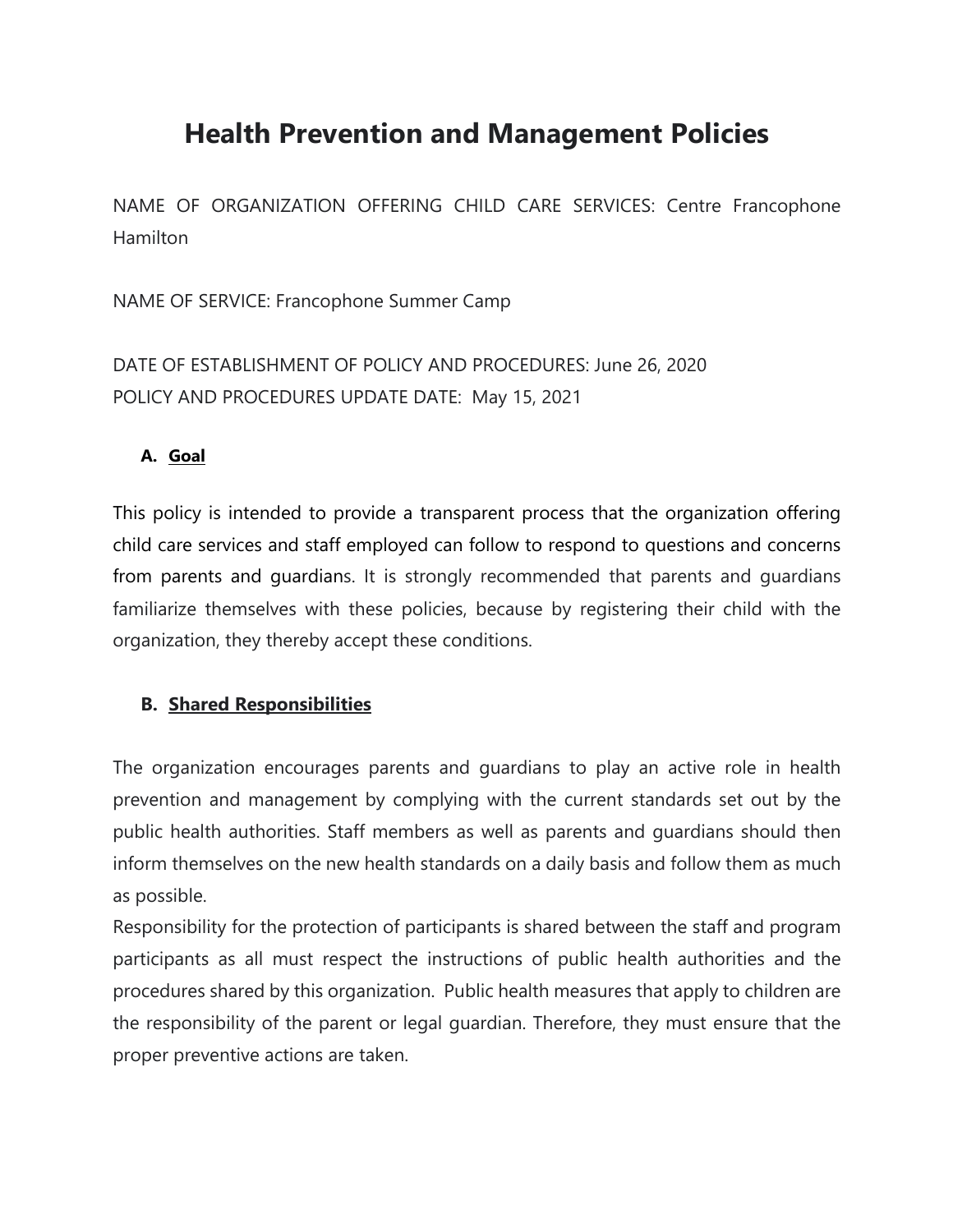Staff are ready to talk to parents and guardians in order to best improve the current service provided and promote transparency and understanding of the methods and procedures that are being applied. All questions and concerns raised by parents and guardians will be taken seriously by the organization, and every effort will be made to meet the satisfaction and safety of all parties. Questions and concerns will be reviewed by staff in a manner that is fair, impartial and respectful of all parties involved.

# **C. Primary Sources for Prevention and Health Information**

The organization sets high standards for securing camp participants. The following health and safety policies and procedures are based on recommendations and guidelines on the operation of children's camps during the COVID-19 pandemic provided by:

- Le Conseil Scolaire Viamonde
- The local public health office
- The Ontario Ministry of Health

This organization is committed to following the recommendations of local public health authorities by establishing the proper health and safety protocols.

## **D. Procedures in Place on Site**

## *Gatherings on Site*

The organization welcomes staff and participants to the site, Monday to Friday from 7:30 a.m. to 5.30 p.m. starting July 5th until the end of camp on August 20th.

Children will only be welcomed between the times of 7:30 a.m. and 9:00 a.m. No child will be accepted outside this time slot, as it allows staff to properly set up the reception screening so that the necessary screening procedures can be followed.

## *Daily Health Checks and Procedures*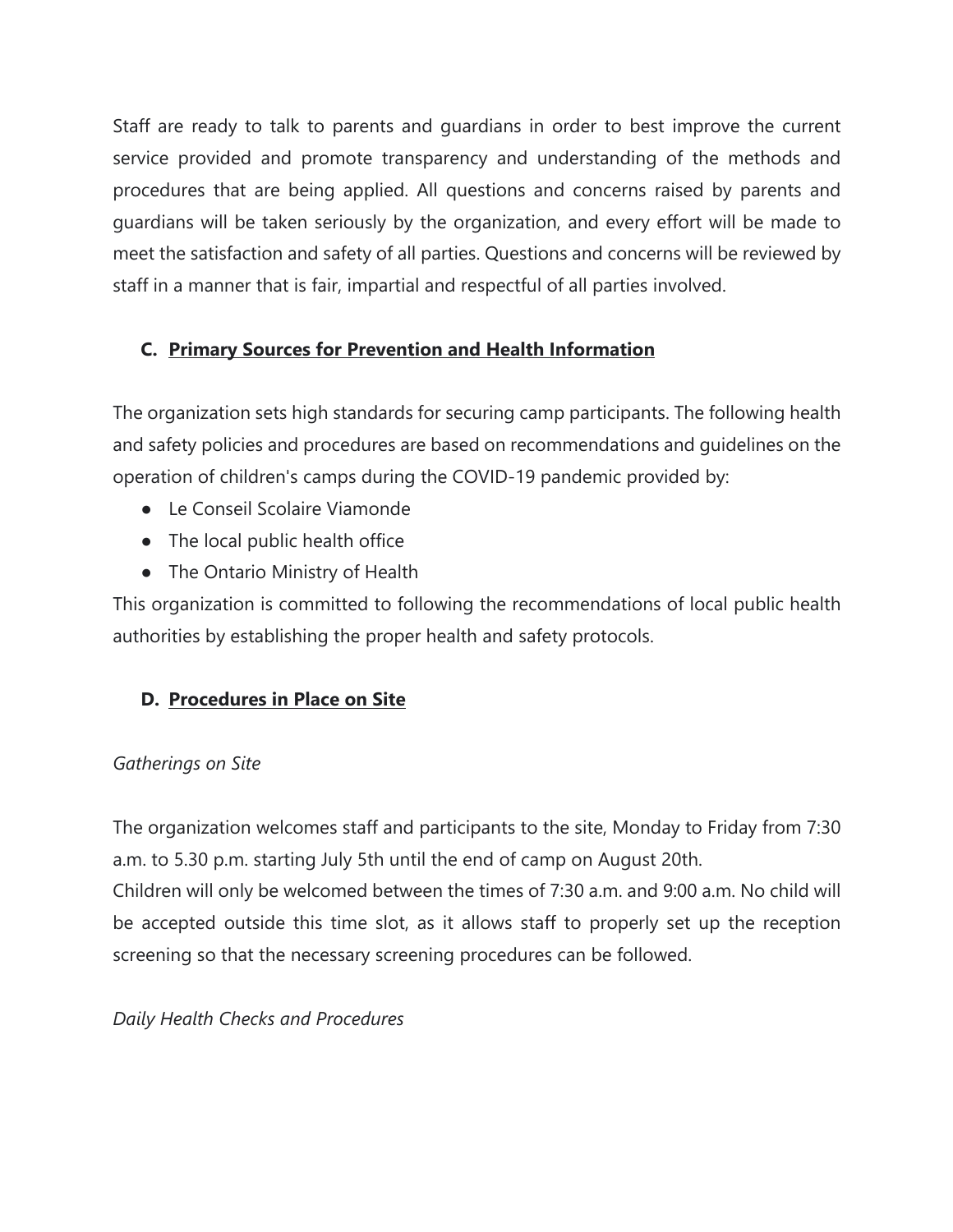Every day, during the drop off period, the staff has the obligation to carry out a health verification routine for every child. All daily screening results are noted in a register, which can be consulted at any time by anyone who requires it. The objective of this screening is to ensure the safety of all personnel and children present on the premises of the camp. Written and signed confirmation that neither the child nor a member of their family have been exposed or advised to self-isolate due to any signs of illness will be requested by staff.

Any person, child, guardian or staff member, who has any of the symptoms described by the Ministry of Health or has been in close contact with someone showing symptoms or being a confirmed case of COVID-19 in the last 14 days, will be refused entry on site. Any child whose guardian refuses to provide proper health confirmations cannot be accepted in the building.

So as not to confuse symptoms of allergies and symptoms of COVID-19, staff will be able to consult the child's medical record as completed and provided by their parents or guardians, to ensure that symptoms are not COVID-19 related, but due to allergic reactions or other conditions.

Refusal of access to the camp will be at the total discretion of the staff member carrying out the screening process. Moreover, those who have been turned away from camp will not be able to return until they have received the authorization to return from the regional public health unit or showed a negative result to a COVID-19 test from all close family members.

## *Physical distancing*

To encourage a physical distance of at least one meter between children, parents and staff members, several measures are put in place, detailed below:

- The staff will install visual aids in the premises and distribute the furnishings, the equipment of the center and the activity stations in different areas in order to promote physical distancing.
- The number of people in a room will not exceed 10, which includes children and adults.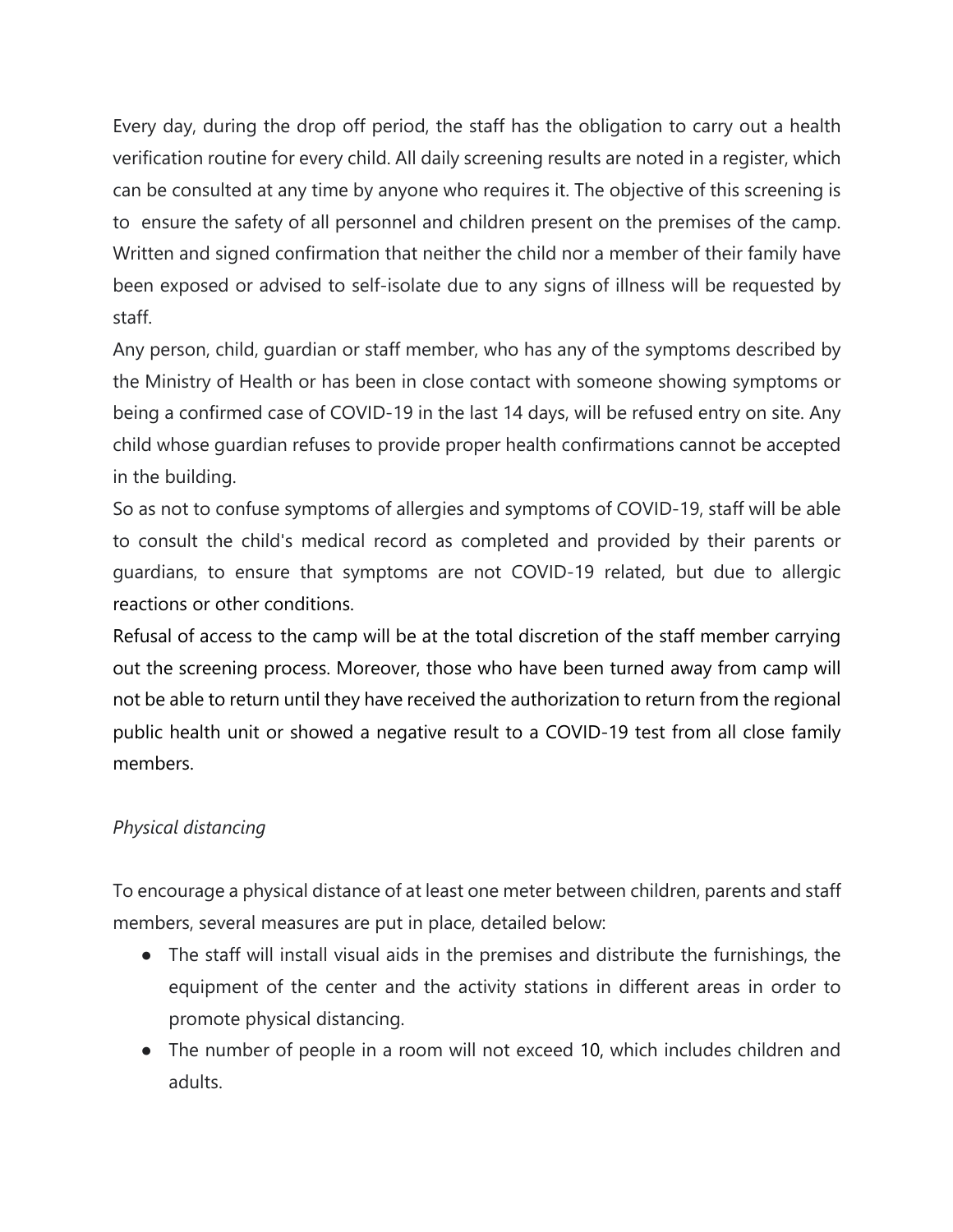- There will be groups that are separated from each other at all times to reduce the number of children in the same spaces.
- We will be spending time outdoors as much as possible, and open windows inside at all times to ensure proper aeration.

#### *Personal protection equipment*

All adults and children aged 12 or more present on site are required to wear a mask at all times, indoors and outdoors. Masks are not mandatory for children aged 12 or less. All staff will be wearing, at all times, a mask and a shield inside, and a mask outside. Staff will be wearing gloves when handling objects and cleaning property. Staff member carrying out the screening process will be equipped with gloves, sanitizer, shield, mask and gown.

#### *Hand Hygiene*

Staff will follow a strict handwashing procedure. In addition, visuals to help children with hand washing routines will be set up around camp, to ensure the memorization of these sanitary practices.

#### *Cleaning and disinfection*

The staff will perform, in addition to regular cleaning, cleaning and disinfection more frequently and thoroughly on surfaces that are often touched by the staff and children. Cleaning on the premises will be carried out following the guidelines provided by the Ministry of Public Health of Ontario. The disinfectants used are also those recommended by the Ministry of Public Health of Ontario but the Conseil Scolaire Viamonde as well. Products used for cleaning are safe cleaners and disinfectants that do not contain any bleach, and have a Drug Identification Number (DIN).

Personnel performing cleaning and disinfection, will be required to indicate the time and day by signing the register used to track activities, in order to demonstrate the frequency of cleaning and disinfection. This register will be available to anyone who requires it.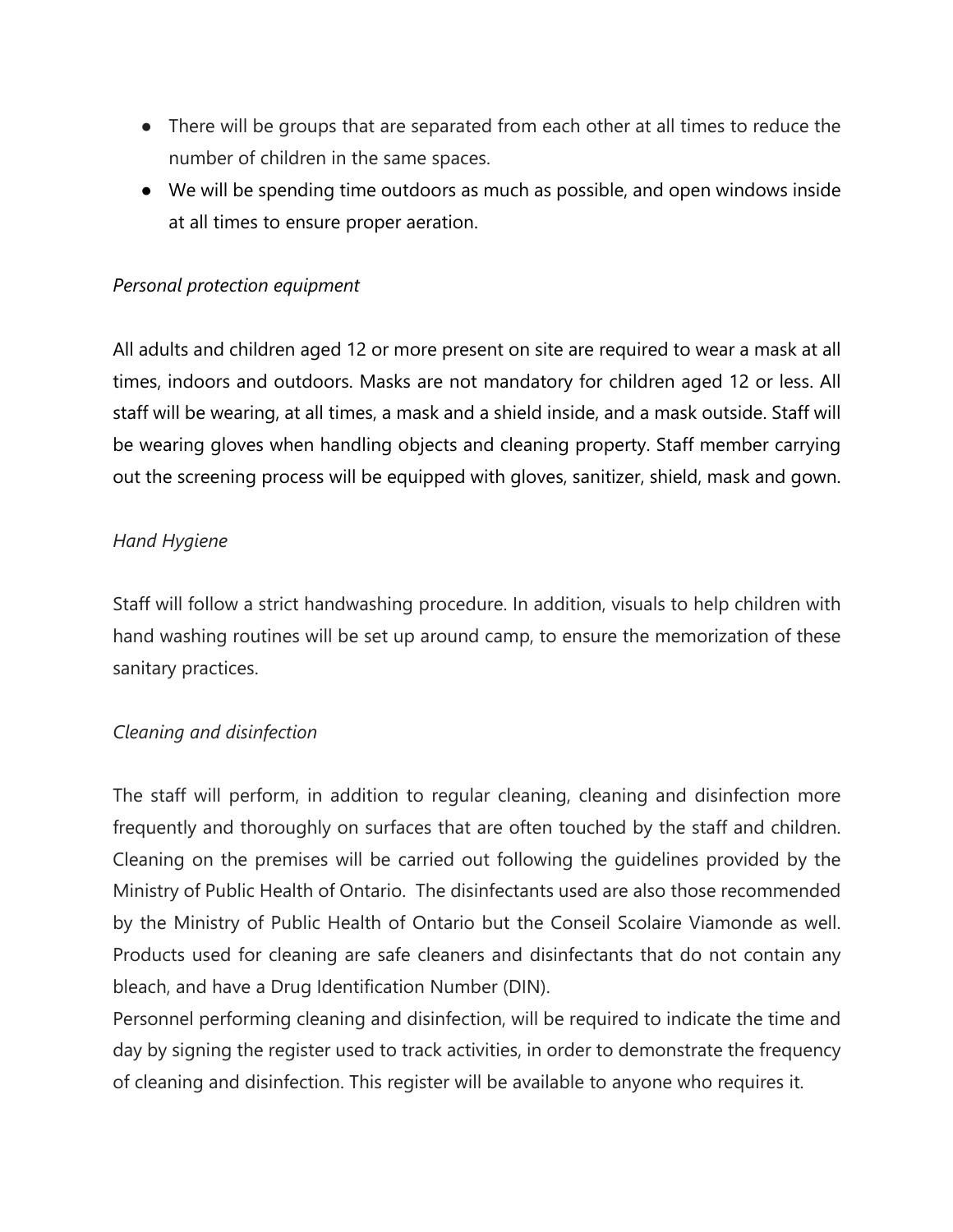#### *Register of presence on the premises*

A daily attendance register will be used, indicating the name of each person who has arrived on site and the approximate duration of that visit (including those delivering food). It will always be up to date, accessible and kept in the center of the camp, in order to facilitate contact tracing in the case of an outbreak of COVID-19.

#### *Prohibited activities and behaviors*

The staff ensure that at all times during the camp, the activities and behaviors that may endanger the health and safety of children do not take place. In the event of possible endangerment, the staff will be required to indicate in a searchable register what took place and the measures that were taken to secure those present at that time.

#### **E. Management of Cases and Symptoms**

A child who has respiratory symptoms (fever, cough, congestion, nasal discharge, sore throat, diarrhea, etc.) upon arrival as well as a child who has had contact with a person who exhibits these symptoms, will not be accepted into the building.

If a child or staff member shows signs of illness during the day, they will be immediately isolated from other children. The guardian of the sick child will be immediately notified and must pick them up as soon as possible.

The staff, including volunteers and substitutes who show signs or symptoms have the obligation to immediately inform management and will be excused from work until presentation of a negative COVID-19 test.

Any suspected case of COVID-19 will be considered as such until proven otherwise. All parents will be advised and asked to take tests in order to confirm they are not contact cases. Furthermore, the camp will be closed until all staff and campers can return with negative test results.